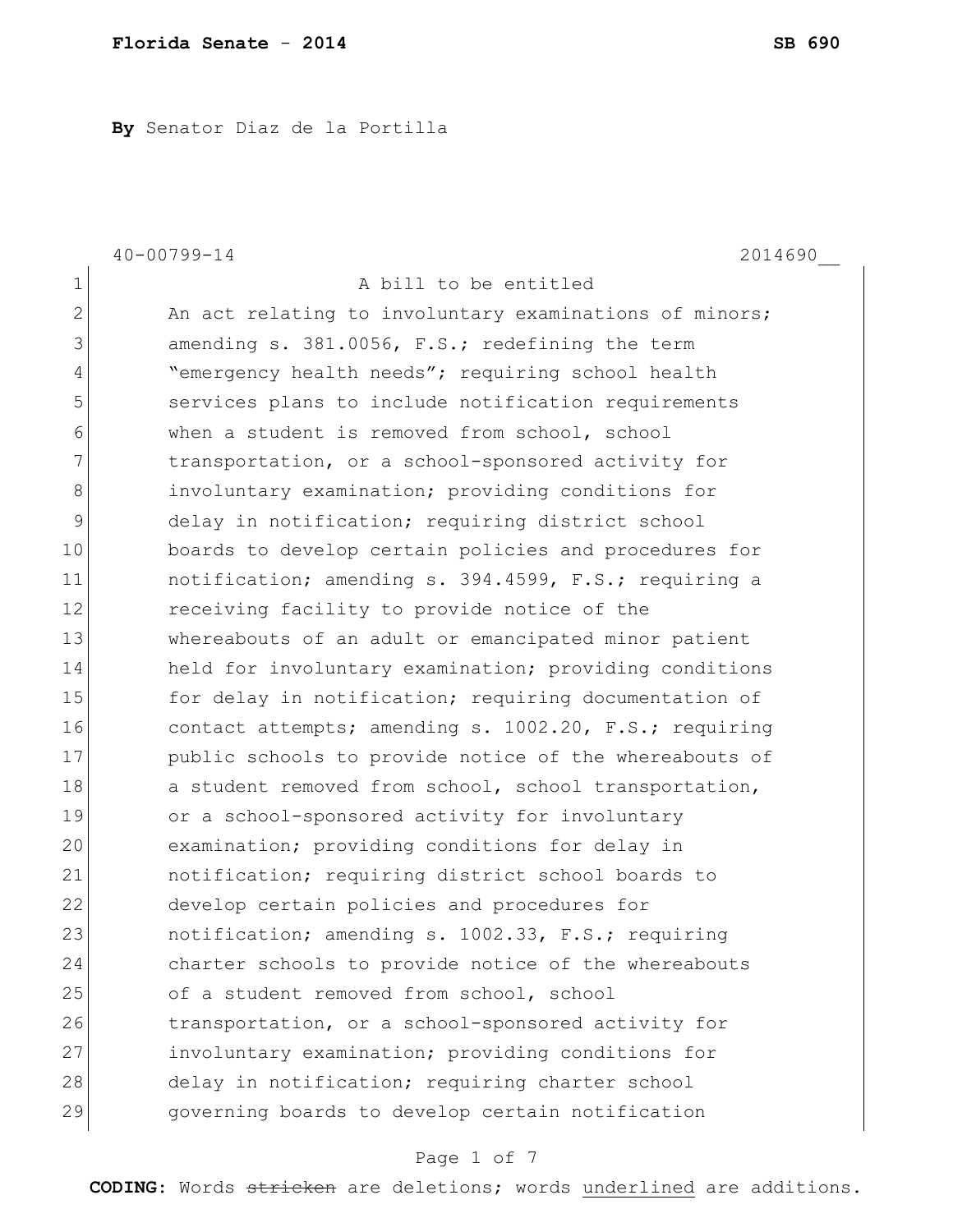|    | $40 - 00799 - 14$<br>2014690                                     |
|----|------------------------------------------------------------------|
| 30 | policies and procedures; providing an effective date.            |
| 31 |                                                                  |
| 32 | Be It Enacted by the Legislature of the State of Florida:        |
| 33 |                                                                  |
| 34 | Section 1. Subsection (2) and paragraph (a) of subsection        |
| 35 | (4) of section 381.0056, Florida Statutes, are amended to read:  |
| 36 | 381.0056 School health services program.-                        |
| 37 | (2) As used in this section, the term:                           |
| 38 | (a) "Emergency health needs" means onsite evaluation,            |
| 39 | management, and aid for illness or injury pending the student's  |
| 40 | return to the classroom or release to a parent, guardian,        |
| 41 | designated friend, law enforcement officer, or designated health |
| 42 | care provider.                                                   |
| 43 | (b) "Entity" or "health care entity" means a unit of local       |
| 44 | government or a political subdivision of the state; a hospital   |
| 45 | licensed under chapter 395; a health maintenance organization    |
| 46 | certified under chapter 641; a health insurer authorized under   |
| 47 | the Florida Insurance Code; a community health center; a migrant |
| 48 | health center; a federally qualified health center; an           |
| 49 | organization that meets the requirements for nonprofit status    |
| 50 | under s. $501(c)$ (3) of the Internal Revenue Code; a private    |
| 51 | industry or business; or a philanthropic foundation that agrees  |
| 52 | to participate in a public-private partnership with a county     |
| 53 | health department, local school district, or school in the       |
| 54 | delivery of school health services, and agrees to the terms and  |
| 55 | conditions for the delivery of such services as required by this |
| 56 | section and as documented in the local school health services    |
| 57 | plan.                                                            |
| 58 | (c) "Invasive screening" means any screening procedure in        |

# Page 2 of 7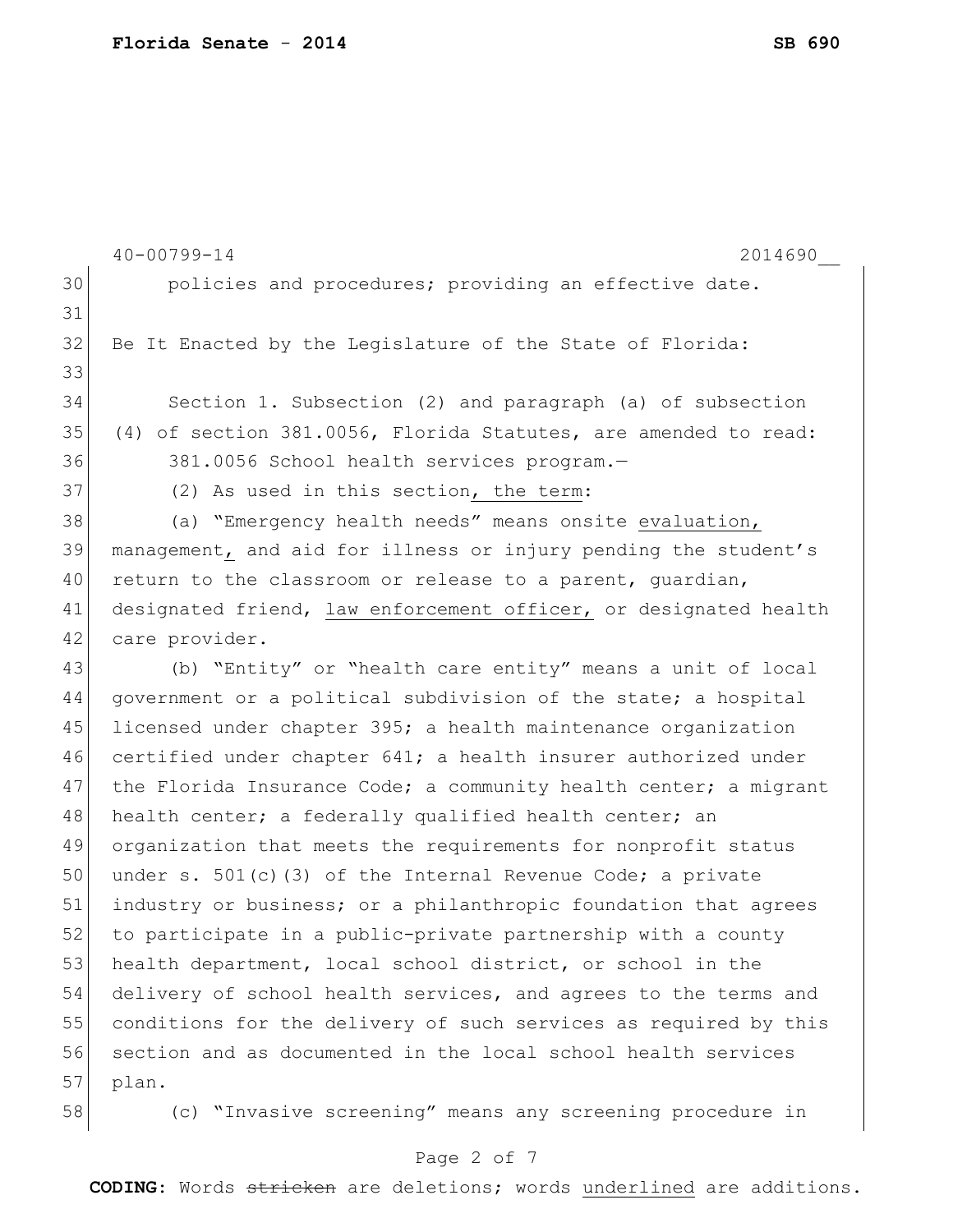|    | $40 - 00799 - 14$<br>2014690                                                 |
|----|------------------------------------------------------------------------------|
| 59 | which the skin or any body orifice is penetrated.                            |
| 60 | (d) "Physical examination" means a thorough evaluation of                    |
| 61 | the health status of an individual.                                          |
| 62 | (e) "School health services plan" means the document that                    |
| 63 | describes the services to be provided, the responsibility for                |
| 64 | provision of the services, the anticipated expenditures to                   |
| 65 | provide the services, and evidence of cooperative planning by                |
| 66 | local school districts and county health departments.                        |
| 67 | (f) "Screening" means presumptive identification of unknown                  |
| 68 | or unrecognized diseases or defects by the application of tests              |
| 69 | that can be given with ease and rapidity to apparently healthy               |
| 70 | persons.                                                                     |
| 71 | (4) (a) Each county health department shall develop, jointly                 |
| 72 | with the district school board and the local school health                   |
| 73 | advisory committee, a school health services plan. <sup>2</sup> and The plan |
| 74 | must include, at a minimum, provisions for:                                  |
| 75 | 1. Health appraisal.+                                                        |
| 76 | 2. Records review.+                                                          |
| 77 | 3. Nurse assessment.;                                                        |
| 78 | 4. Nutrition assessment.+                                                    |
| 79 | 5. A preventive dental program.                                              |
| 80 | 6. Vision screening. $\div$                                                  |
| 81 | 7. Hearing screening.+                                                       |
| 82 | 8. Scoliosis screening.+                                                     |
| 83 | 9. Growth and development screening.;                                        |
| 84 | 10. Health counseling.+                                                      |
| 85 | 11. Referral and followup of suspected or confirmed health                   |
| 86 | problems by the local county health department.;                             |
| 87 | 12. Meeting emergency health needs in each school.+                          |
|    |                                                                              |

# Page 3 of 7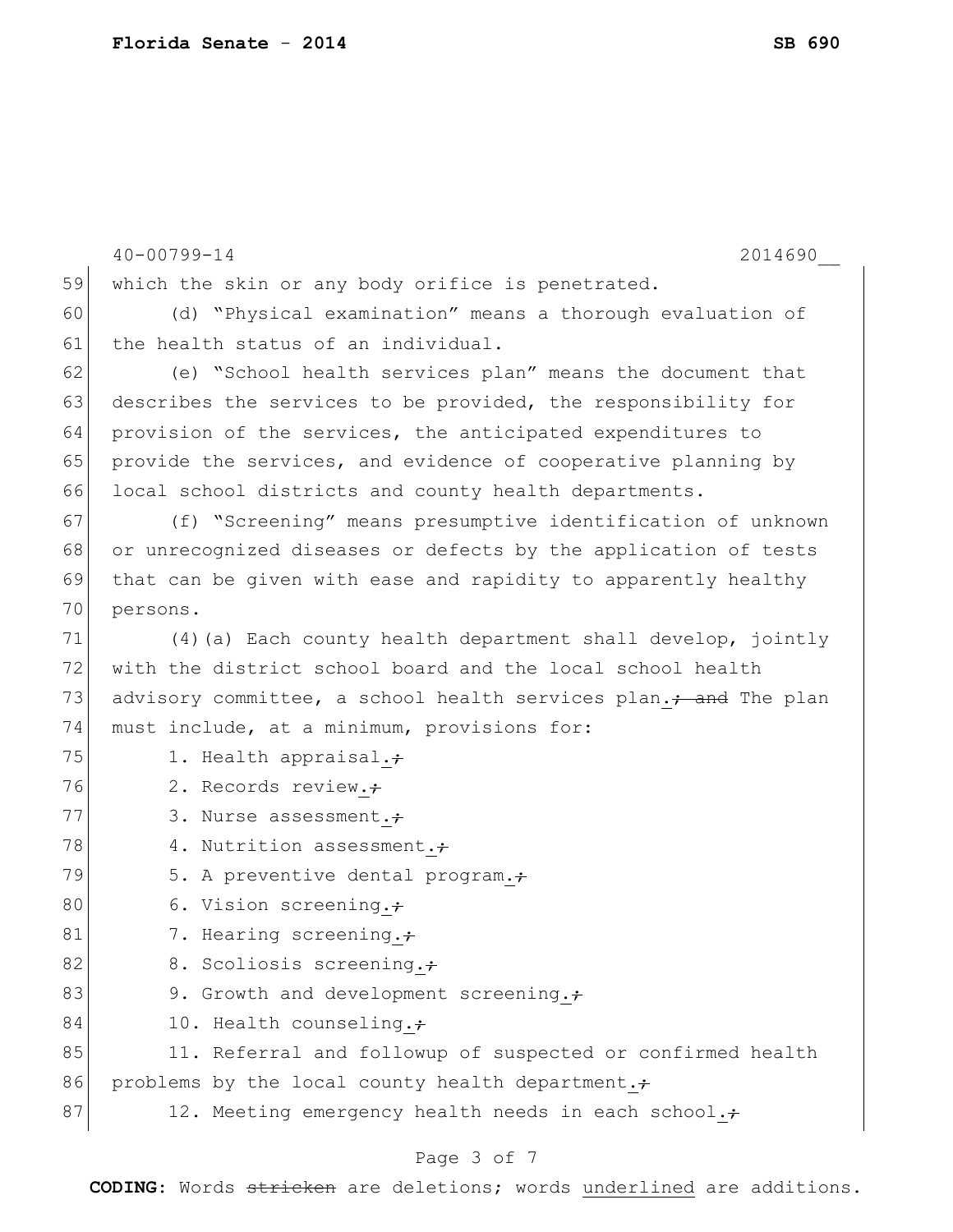40-00799-14 2014690\_\_ 88 13. County health department personnel to assist school 89 personnel in health education curriculum development. $\div$ 90 14. Referral of students to appropriate health treatment, 91 in cooperation with the private health community whenever 92 possible. $\div$ 93 15. Consultation with a student's parent or quardian 94 regarding the need for health attention by the family physician, 95 dentist, or other specialist when definitive diagnosis or 96 treatment is indicated. $\div$ 97 16. Maintenance of records on incidents of health problems, 98 corrective measures taken, and such other information as may be 99 needed to plan and evaluate health programs; except, however, 100 that provisions in the plan for maintenance of health records of 101 individual students must be in accordance with s. 1002.22. $\pm$ 102 17. Health information which will be provided by the school 103 health nurses, when necessary, regarding the placement of 104 students in exceptional student programs and the reevaluation at 105 periodic intervals of students placed in such programs.; and 106 18. Notification to the local nonpublic schools of the 107 school health services program and the opportunity for 108 representatives of the local nonpublic schools to participate in 109 the development of the cooperative health services plan. 110 19. Immediate notification to a student's parent or 111 guardian if the student is removed from school, school 112 transportation, or a school-sponsored activity and taken to a 113 receiving facility for an involuntary examination pursuant to s. 114 394.463. The school may delay notification if the school has 115 | submitted a report to the Central Abuse Hotline pursuant to s. 116 39.201 based upon knowledge or suspicion of abuse, abandonment,

### Page 4 of 7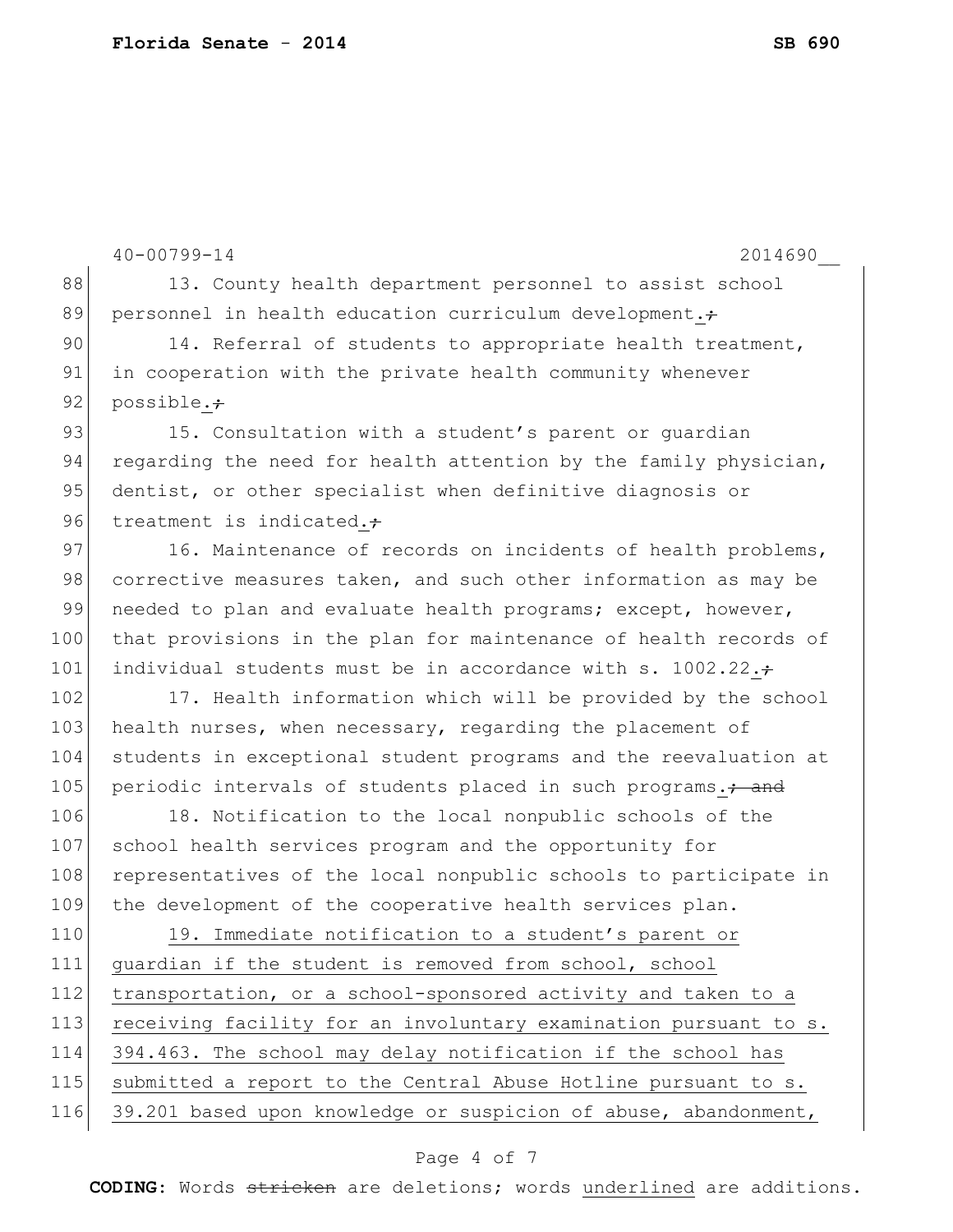|     | 2014690<br>$40 - 00799 - 14$                                     |
|-----|------------------------------------------------------------------|
| 117 | or neglect, and deems delay in notification to be in the         |
| 118 | student's best interest. The delay in notification may not       |
| 119 | exceed 24 hours after the student's removal from school, school  |
| 120 | transportation, or school-sponsored activity. Each district      |
| 121 | school board shall develop a policy and procedures for           |
| 122 | notification under this subsection.                              |
| 123 | Section 2. Present paragraphs (c) through (e) of subsection      |
| 124 | (2) of section 394.4599, Florida Statutes, are redesignated as   |
| 125 | paragraphs (d) through (f), respectively, paragraph (b) of that  |
| 126 | subsection is amended, and a new paragraph (c) is added to that  |
| 127 | subsection, to read:                                             |
| 128 | 394.4599 Notice.-                                                |
| 129 | (2) INVOLUNTARY PATIENTS.-                                       |
| 130 | (b) A receiving facility shall give prompt notice of the         |
| 131 | whereabouts of an adult or emancipated minor a patient who is    |
| 132 | being involuntarily held for examination, by telephone or in     |
| 133 | person within 24 hours after the patient's arrival at the        |
| 134 | facility, unless the patient requests that no notification be    |
| 135 | made. Contact attempts shall be documented in the patient's      |
| 136 | clinical record and shall begin as soon as reasonably possible   |
| 137 | after the patient's arrival. Notice that a patient is being      |
| 138 | admitted as an involuntary patient shall be given to the Florida |
| 139 | local advocacy council no later than the next working day after  |
| 140 | the patient is admitted.                                         |
| 141 | (c) A receiving facility shall give prompt notice of the         |
| 142 | whereabouts of a minor patient who is being held involuntarily   |
| 143 | for examination pursuant to s. 394.463, by telephone or in       |
| 144 | person immediately after the patient's arrival at the facility.  |
| 145 | The facility may delay notification if the facility has          |
|     |                                                                  |

# Page 5 of 7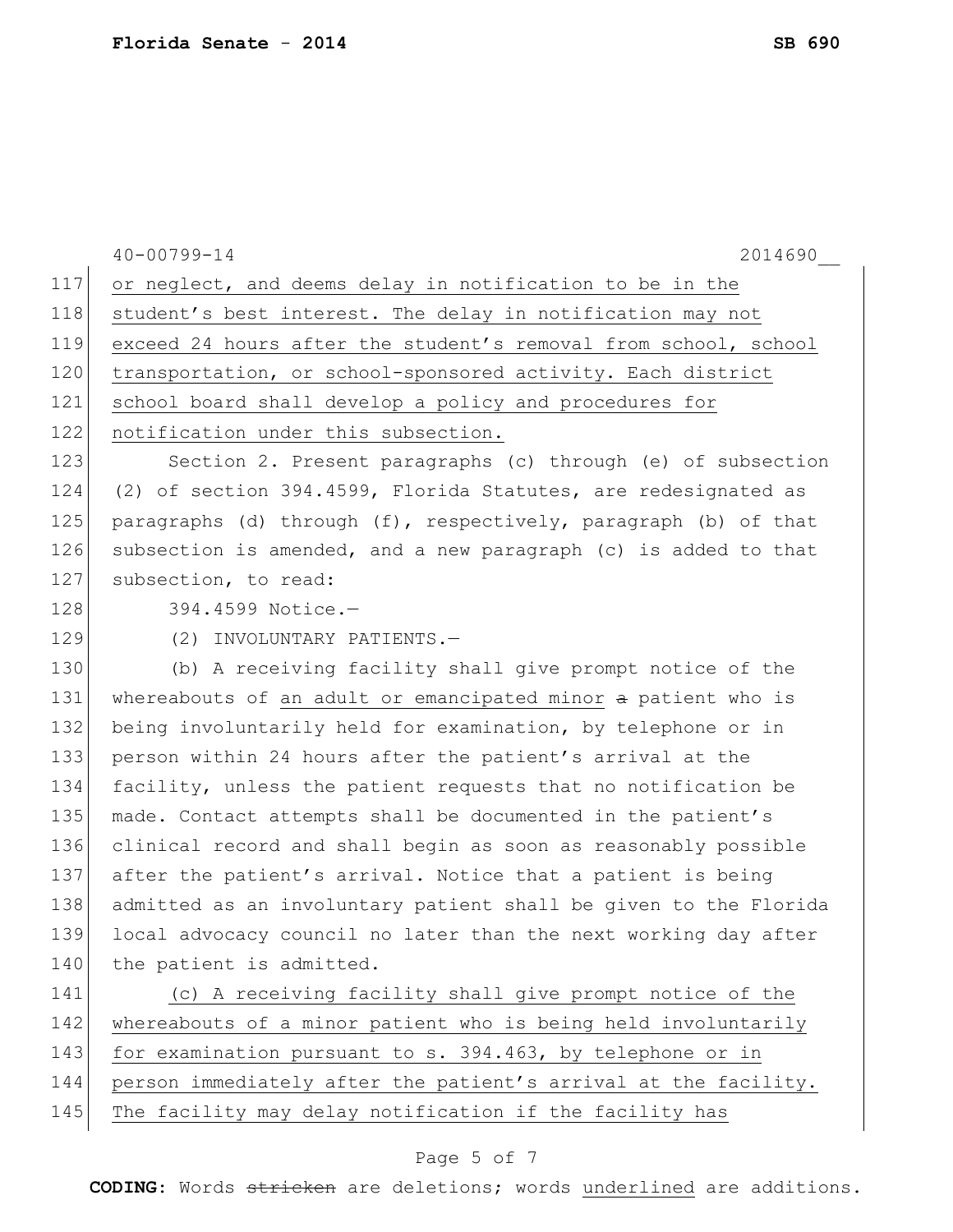|     | $40 - 00799 - 14$<br>2014690                                     |
|-----|------------------------------------------------------------------|
| 146 | submitted a report to the Central Abuse Hotline pursuant to s.   |
| 147 | 39.201 based upon knowledge or suspicion of abuse, abandonment,  |
| 148 | or neglect and deems delay in notification to be in the minor's  |
| 149 | best interest. The delay in notification must not exceed 24      |
| 150 | hours after the minor's arrival at the facility. If the parent,  |
| 151 | guardian, or guardian advocate cannot be immediately located,    |
| 152 | attempts to notify must be repeated at least once every hour     |
| 153 | until notification is made. Contact attempts shall be documented |
| 154 | in the patient's clinical record.                                |
| 155 | Section 3. Paragraph (1) is added to subsection (3) of           |
| 156 | section 1002.20, Florida Statutes, to read:                      |
| 157 | 1002.20 K-12 student and parent rights.-Parents of public        |
| 158 | school students must receive accurate and timely information     |
| 159 | regarding their child's academic progress and must be informed   |
| 160 | of ways they can help their child to succeed in school. K-12     |
| 161 | students and their parents are afforded numerous statutory       |
| 162 | rights including, but not limited to, the following:             |
| 163 | (3) HEALTH ISSUES.-                                              |
| 164 | (1) Notification of involuntary examinations. The public         |
| 165 | school principal or the principal's designee shall immediately   |
| 166 | notify the parent of a student who is removed from school,       |
| 167 | school transportation, or a school-sponsored activity and taken  |
| 168 | to a receiving facility for an involuntary examination pursuant  |
| 169 | to s. 394.463. The school may delay notification if the school   |
| 170 | has submitted a report to the Central Abuse Hotline pursuant to  |
| 171 | s. 39.201 based upon knowledge or suspicion of abuse,            |
| 172 | abandonment, or neglect, and deems delay in notification to be   |
| 173 | in the student's best interest. The delay in notification must   |
| 174 | not exceed 24 hours after the student's removal from school,     |
|     |                                                                  |

## Page 6 of 7